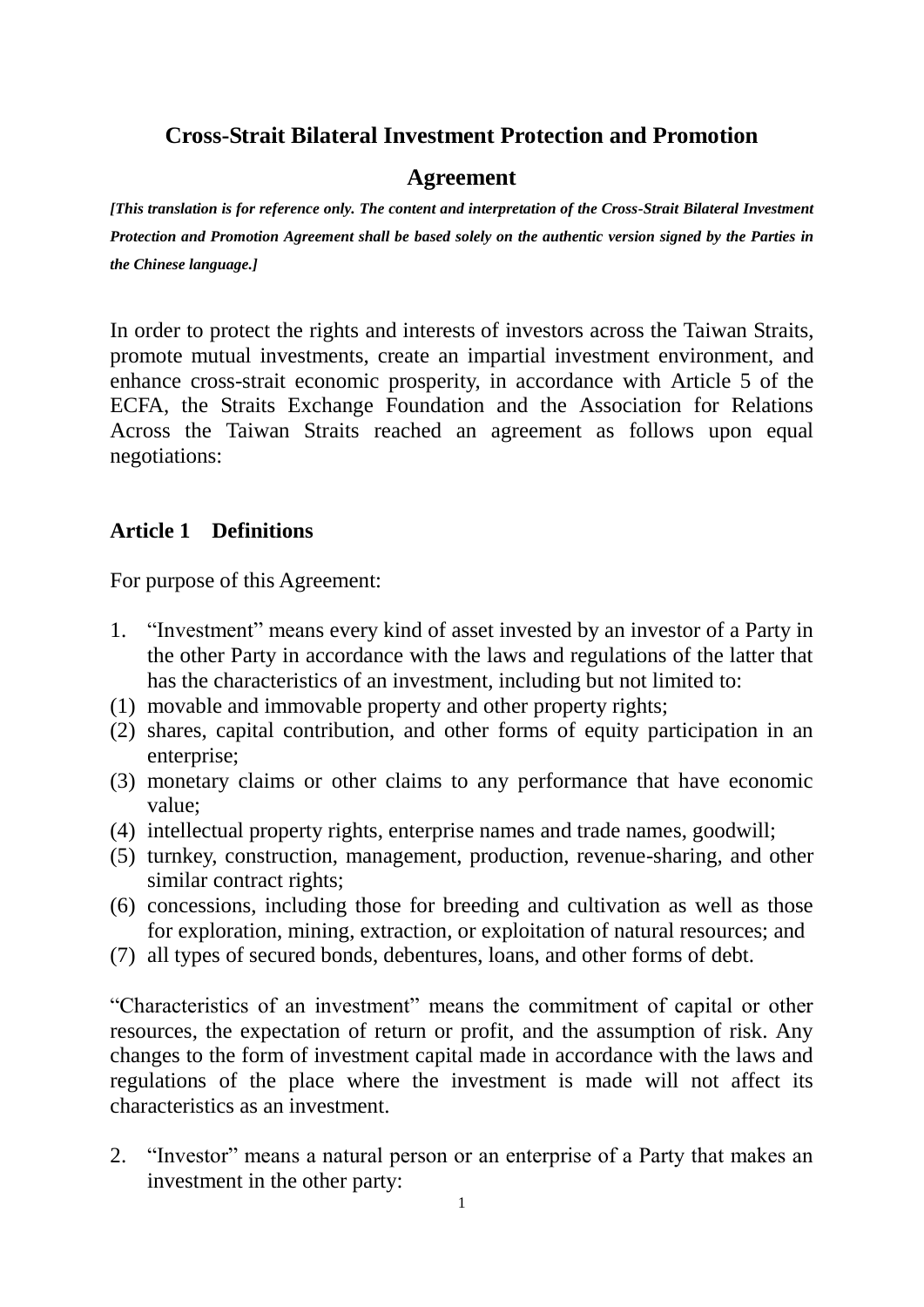- (1) "natural person of a Party" means a natural person holding the identification document of that Party;
- (2) "enterprise of a Party" means an entity constituted in a Party under the laws and regulations of that Party, including a company, trust, sole proprietorship, partnership, or other organization;
- (3) Any entity which is constituted under the laws and regulations of a third party but is owned or controlled by an Investor as described in subparagraph (1) or (2) of this paragraph is considered an enterprise of a Party.
- 3. "Return" means a profit earned from investments, including profits, dividends, interest, capital gains, royalty payments, and other legal earnings.
- 4. "Measure" means any law or regulation, policy, or other administrative action that affects investors or investments.
- 5. "Cross-strait Investment Dispute Settlement Institutions" means arbitration institutions, mediation centers, and other mediation institutions which are confirmed by the Parties and notified the other Party in writing by each Party after this Agreement enters into force.

### **Article 2 Scope of Application and Exceptions**

- 1. This Agreement applies to the measures adopted or maintained by a Party toward investors of the other Party and their investments.
- 2. This Agreement applies to investments made by an investor of a Party in the other Party prior to or after this Agreement enters into force, but does not apply to "investment disputes" as defined in Article 13 (1) of this Agreement which have been settled before this Agreement enters into force.
- 3. This Agreement applies to measures adopted or maintained by the authorities of all levels of either Party and by institutions authorized by such authorities to exercise administrative functions and powers.
- 4. A Party may adopt, maintain, or enforce any measure it considers necessary to protect its essential security interests.
- 5. A Party may adopt or maintain the following restrictive measures on investments based on the principle of non-arbitrary and non-unjustifiable discrimination, and provided that such measures do not constitute a disguised restriction on trade or investments:
- (1) measures necessary to secure compliance with laws or regulations which are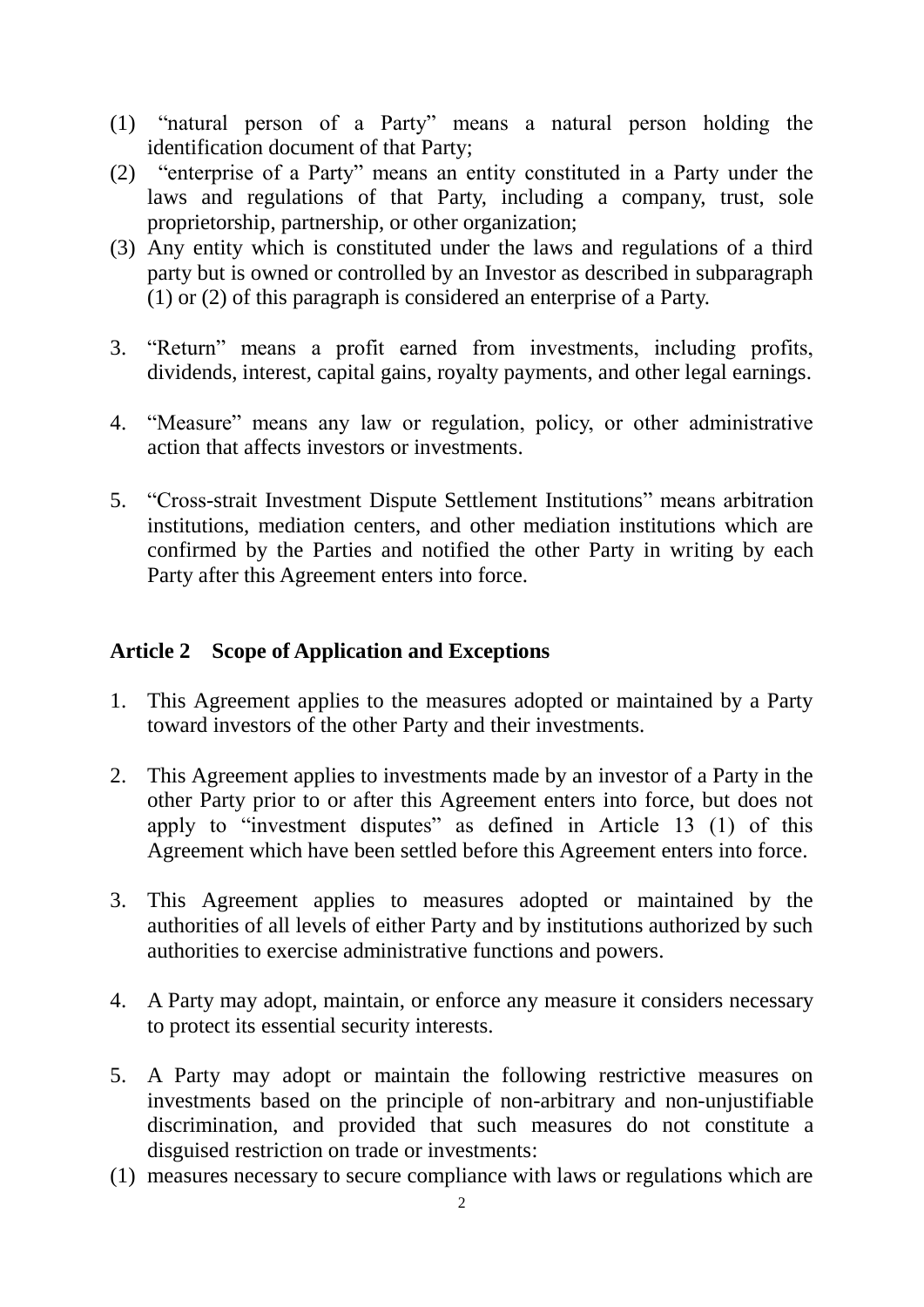not inconsistent with this Agreement;

- (2) measures necessary to protect the life or health of humans, animals, or plants;
- (3) measures necessary to protect exhaustible natural resources.
- 6. A Party may adopt or maintain measures related to financial services for prudential reasons. Such measures include, but are not limited to, the following:
- (1) measures adopted to protect investors, depositors, policy holders, or persons to whom a fiduciary duty is owed by financial service providers;
- (2) measures adopted to ensure the functioning and stability of the financial system.
- 7. This Agreement does not apply to the following:
- (1) public procurement;
- (2) subsidies or grants provided by a Party.
- 8. Except as provided below, this Agreement does not apply to taxation measures of either Party:
- (1) If an investor of a Party claims in writing to the competent tax authority of the other Party that a taxation measure of such other Party involves Article 7 of this Agreement, the competent tax authorities of the Parties should determine jointly within six months whether such taxation measure constitutes an expropriation. If such taxation measure constitutes an act of expropriation, then this Agreement shall apply to such measure.
- (2) If the competent tax authorities of the Parties fail to agree that the taxation measure is not an act of expropriation within six months, the investor of a Party may seek resolution under Article 13 of this Agreement and the Annex thereof.

#### **Article 3 Treatment of Investments**

- 1. Each Party shall ensure fair and equitable treatment to investors of the other Party and their investments, and shall provide full protection and security:
- (1) "Fair and equitable treatment" means that the measures adopted by a Party shall be in accordance with the principle of due process and shall not deny justice and fair trial to investors of the other Party, and that obviously discriminatory or arbitrary measures may not be implemented.
- (2) "Full protection and security" means that a Party shall adopt reasonable and necessary measures to protect the safety of investors of the other Party and their investments.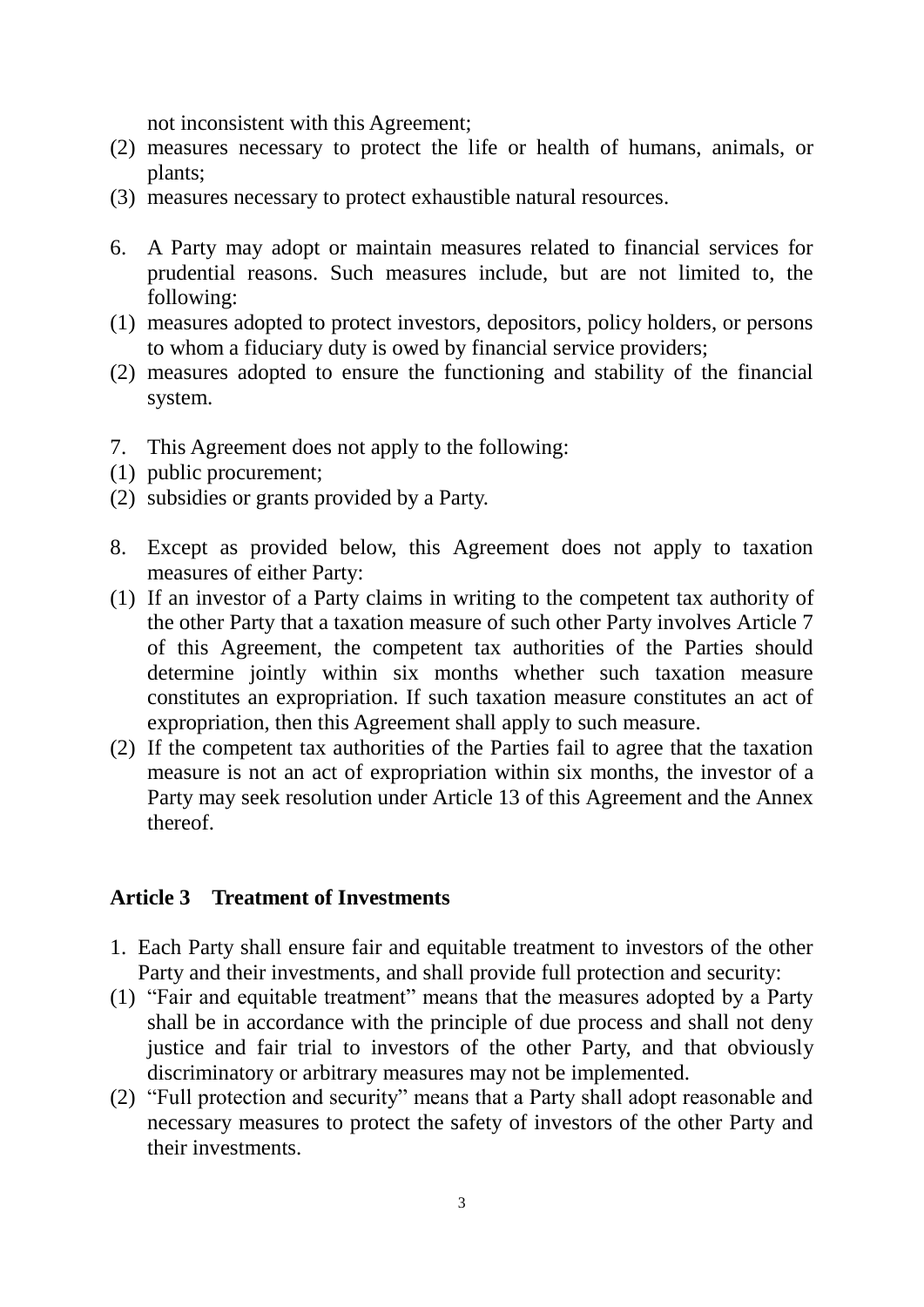A Party's breach of other provisions in this Agreement does not constitute a breach of this paragraph.

- 2. The Parties shall reinforce the protection of personal freedom and safety of investors and related personnel, fulfill the notification obligations related to personal freedom within the prescribed time limit under their respective laws and regulations, and strive to perfect the existing notification mechanism.
- 3. Treatment accorded by a Party to investors of the other Party with respect to the operation, management, maintenance, enjoyment, use, sale, or other disposition of their investments shall not be less favorable than that accorded by such Party, in like circumstances, to its own investors and their investments.
- 4. Treatment accorded by a Party to investors of the other Party with respect to the establishment, expansion, operation, management, maintenance, possession, use, sale, or other disposition of their investments shall not be less favorable than that accorded by such Party, in like circumstances, to investors of any third party and their investments.
- 5. Paragraphs 3 and 4 of this Article do not apply to a Party's existing non-conforming measures and amendments thereto, while the Party shall gradually reduce or eliminate such non-conforming measures and provided that any amendment or change to such non-conforming measures shall not increase the restrictions on investors of the other Party and their investments.
- 6. Investors of the other Party may not claim to initiate dispute resolution proceedings other than those provided in this Agreement based on paragraph 4 of this Article.

### **Article 4 Transparency**

- 1. A Party shall, in accordance with its laws and regulations, publish or otherwise make publicly available in a timely fashion the investment-related laws, regulations, measures, procedures, etc. that are generally applicable or are specifically applicable to the other Party.
- 2. A Party shall, upon the request of the other Party and in accordance with its laws and regulations, provide further information with respect to any change to the laws, regulations, measures, or procedures that were already published and that affect investors of the other Party.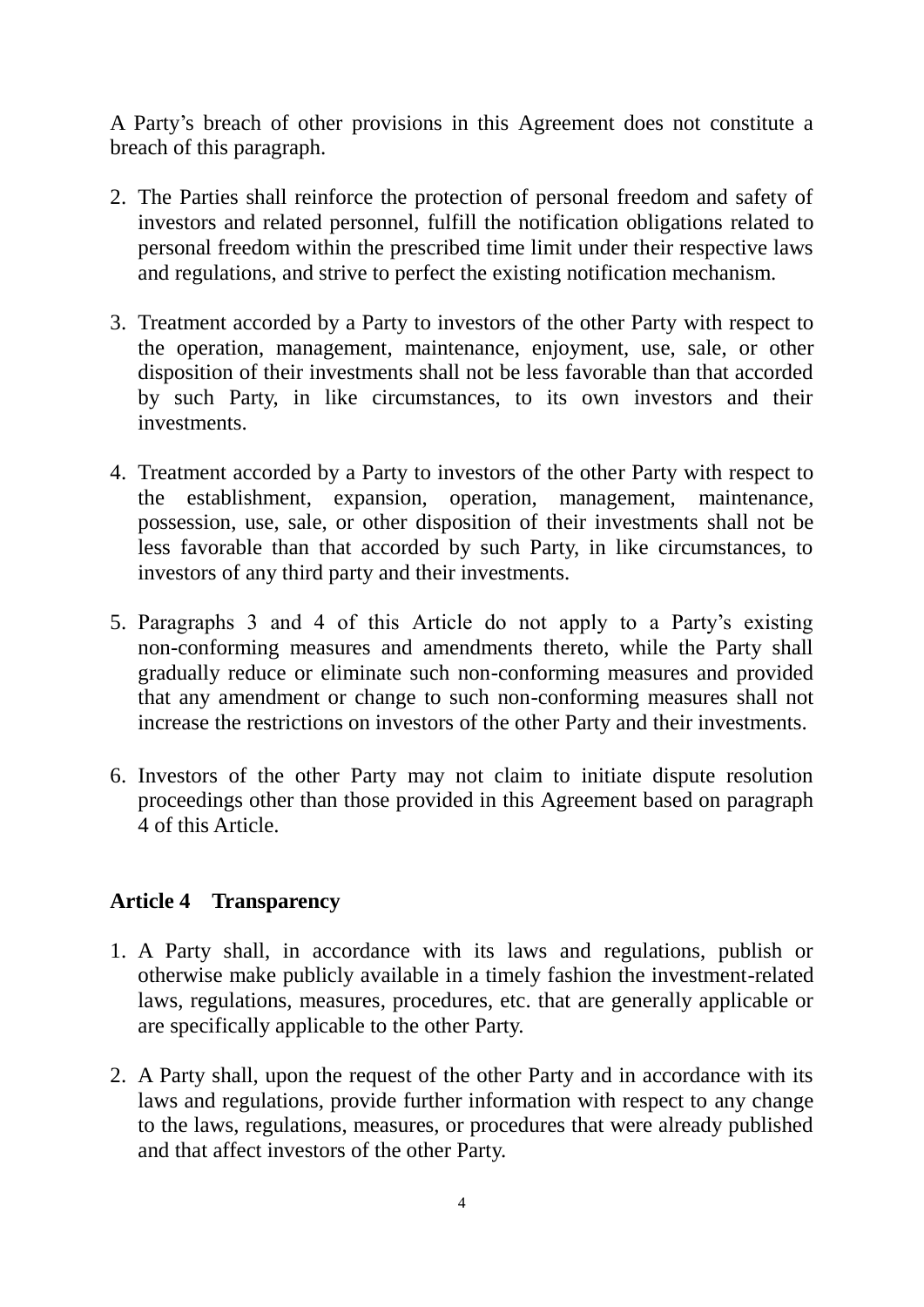### **Article 5 Gradual Reduction of Investment Restrictions**

- 1. The Parties agree to accept and protect mutual investments on the principles of reciprocity and mutual benefit.
- 2. The Parties agree to gradually reduce or eliminate restrictions on investments from the other Party, to create a fair investment environment, and to strive to promote mutual investments.

### **Article 6 Investment Facilitation**

- 1. The Parties agree to the gradual simplification of documentation for investment application and examination procedures.
- 2. The Parties agree to provide the other Party with investment facilitation, including:
- (1) Each Party will provide facilitation to investors of the other Party in obtaining investment information, relevant operating licenses, personnel entry and exit, and business operations and management;
- (2) Each Party will facilitate the organizing and holding, by the other Party and its investors, of symposiums, seminars and other activities beneficial to investments.

# **Article 7 Expropriation**

- 1. A Party may not expropriate the investments or returns of an investor of the other Party in the Party (including direct expropriation and indirect expropriation), unless all of the following conditions are met:
- (1) It is for a public purpose;
- (2) it is in accordance with the Party's laws and regulations, and with due process;
- (3) it is non-discriminatory and non-arbitrary;
- (4) payment of compensation is provided in accordance with paragraph 4 of this Article.
- 2. "Indirect expropriation" refers to measures with effects equivalent to those of direct expropriation. The determination of whether a measure or a series of measures constitutes indirect expropriation requires a case-by-case, fact-based inquiry that considers the following factors:
- (1) the economic impact of such measure on the relevant investments; however, an adverse impact of such measure on the economic value of an investment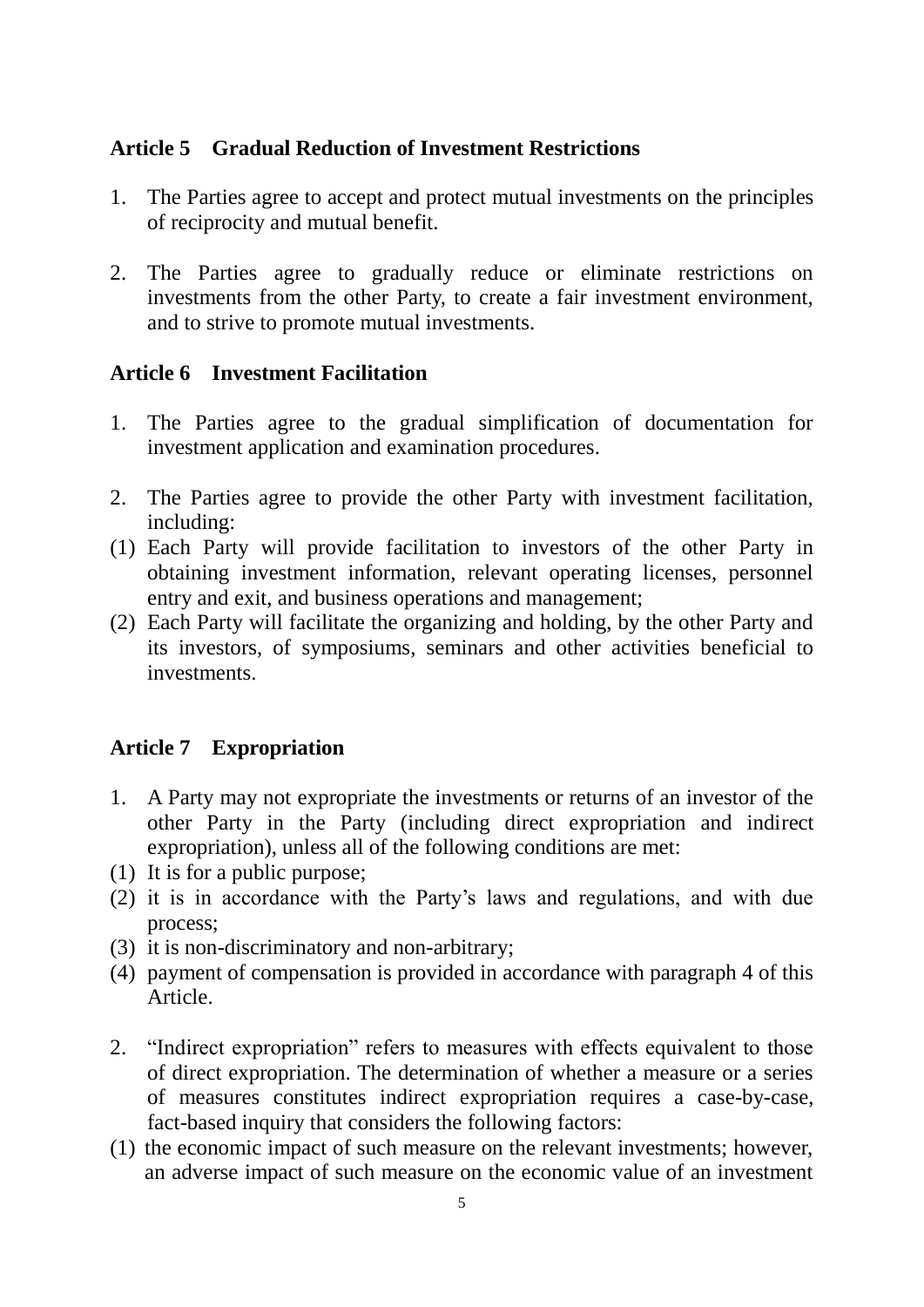alone is insufficient to establish the occurrence of indirect expropriation;

- (2) the degree of discrimination of such measure, with respect to its scope or application, against the investors of the other Party and their investments;
- (3) the extent to which such measure interferes with the distinct and reasonable investment expectations of the investors of the other Party;
- (4) whether such measure is adopted in good faith and for the public good, and is in compliance with the principle of proportionality between the measure and the purpose thereof.
- 3. Non-discriminatory regulatory measures adopted by either Party to protect the legitimate public welfare, such as public health, safety, and the environment, do not constitute indirect expropriation.
- 4. The compensation referred to in paragraph 1 of this Article shall be based on the fair market value of the expropriated investments or returns at the time of expropriation or when the expropriation becomes known to the public, whichever is earlier, plus interest at a commercially reasonable rate accrued from the date of expropriation to the date of payment. The compensation shall be paid without delay, and shall be effectively realizable, exchangeable, and freely transferable.

# **Article 8 Compensation for Losses**

If an investor of a Party suffers a loss with respect to its investments or returns in the other Party due to armed conflict, state of emergency or similar event that takes place in the other Party, the other Party shall provide restitution, compensation, or other resolution no less favorable than that accorded to its own investors or to the investors of any third party in like circumstances, whichever is most favorable to investors.

# **Article 9 Subrogation**

- 1. If a Party's designated agency makes a payment to an investor of that Party pursuant to its indemnity, guarantee, or insurance contract against investment-related non-commercial risks such as currency exchange and transfer, expropriation, etc., it may subrogate the investor in exercising the investor's rights and claims to the same extent as the original rights and claims of the investor and assume the corresponding obligations related to the investment of that investor.
- 2. A Party shall notify the other Party of the agency it designates pursuant to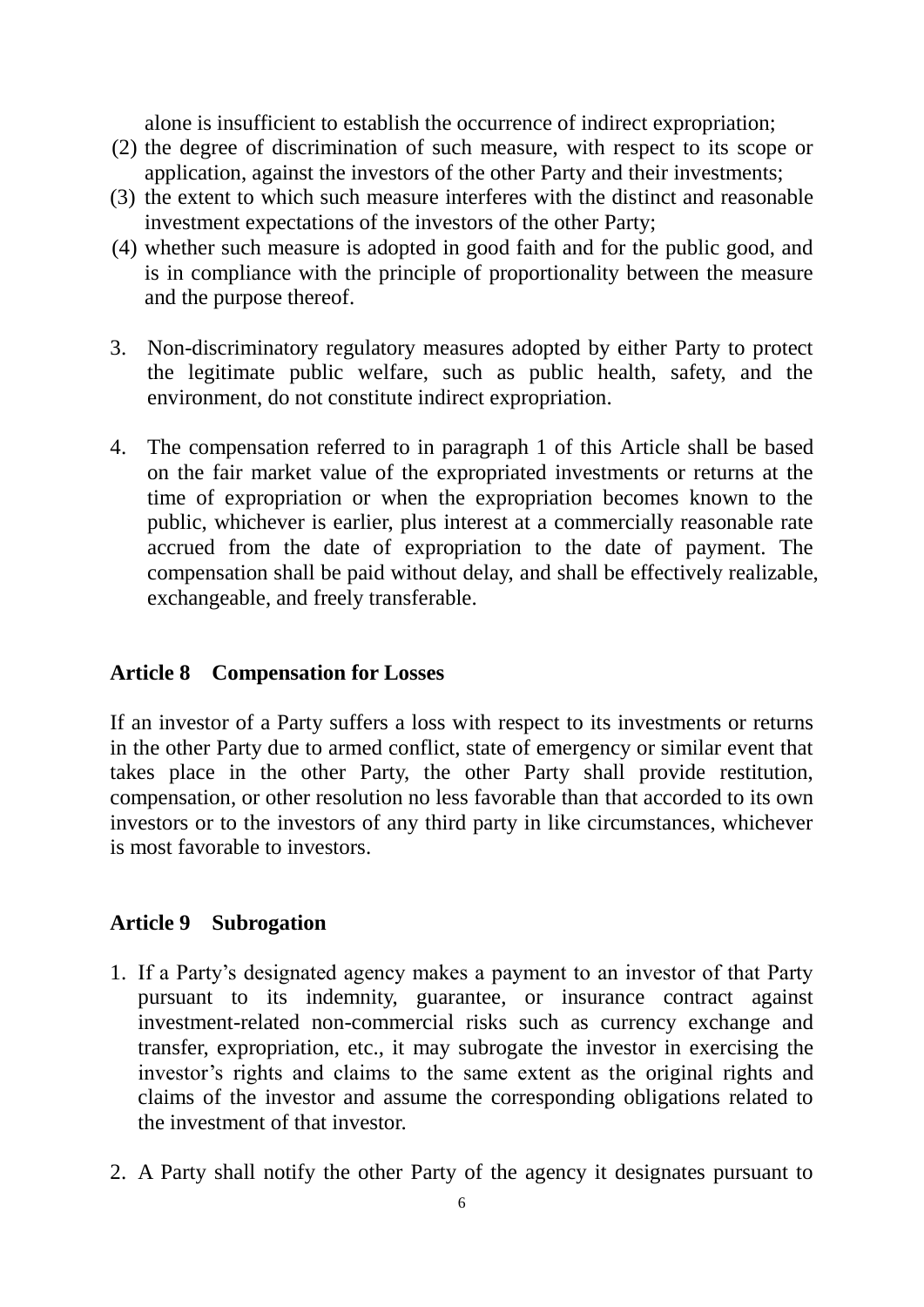paragraph 1 of this Article and of any changes thereto.

### **Article 10 Transfer**

- 1. A Party shall, in accordance with its laws and regulations, permit investors of the other Party to transfer their investments and returns, including but not limited to:
- (1) capital invested for the establishment, maintenance and expansion of investment;
- (2) profits, dividends, interest, capital gains, royalty payments and other fees related to intellectual property rights;
- (3) payments related to investment contracts, including relevant payments arising from loan agreements;
- (4) proceeds from the sale or liquidation of all or any part of the investment;
- (5) earnings and remuneration of an investor who is a natural person, with respect to his/her investment;
- (6) payments obtained pursuant to Articles 7 and 8; and
- (7) compensation obtained pursuant to paragraph 3 of the Annex to this Agreement.
- 2. Unless otherwise provided under this Agreement, the Parties shall guarantee that transfers under paragraph 1 of this Article may be made without delay in a freely usable currency or any currency which is agreed upon by the Parties and is exchangeable according to the then effective laws and regulations, at the market rate of exchange on the date of transfer.
- 3. Notwithstanding paragraphs 1 and 2 of this Article, a Party may, based on the principles of equity, fairness and non-discrimination, prevent or delay a transfer through good faith application of the relevant laws and regulations in any of the following circumstances:
- (1) bankruptcy, insolvency or the protection of the rights of creditors;
- (2) issuing, trading, dealing or handling of securities, futures, options and other derivatives:
- (3) necessary preservation measures during the investigations for criminal procedures or administrative acts;
- (4) necessary reporting of transfers of cash or other monetary instruments; or
- (5) assurance to the execution of judicial judgments or administrative disciplinary action.
- 4. In the event that a serious imbalance of payments occurs or is likely to occur to a Party, that Party may temporarily restrict transfers in accordance with its laws and regulations or practices provided that such restrictions follow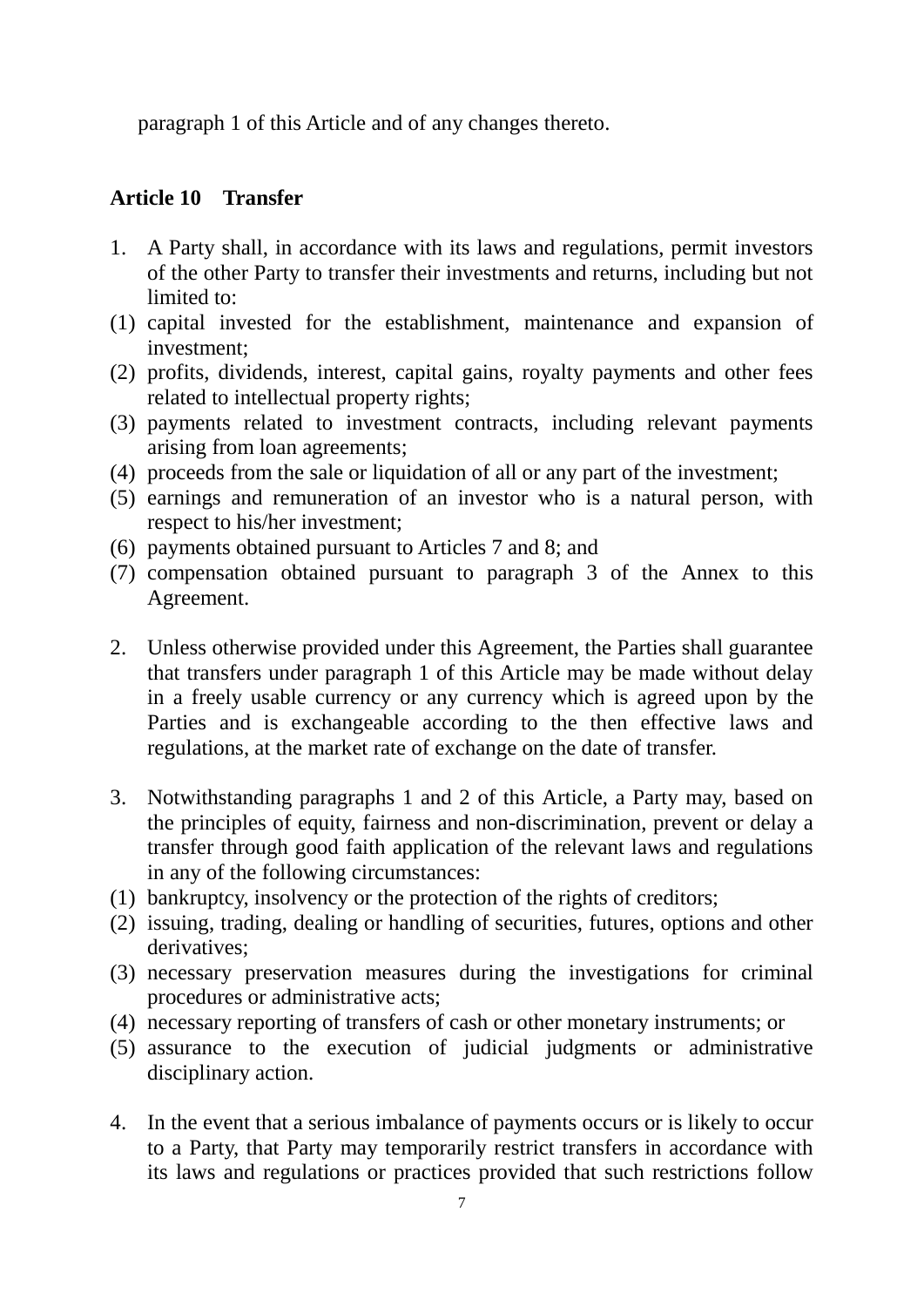the principles of fairness, non-discrimination and good faith.

### **Article 11 Denial of Benefits**

Where an enterprise of a Party is owned or controlled by a natural person or an enterprise of a third party and such enterprise has no substantial business activities in that Party, the other Party may deny the benefits of this Agreement to such enterprise of that Party.

### **Article 12 Settlement of Disputes Between the Parties to this Agreement**

Disputes between the Parties concerning the interpretation, implementation or application of this Agreement shall be dealt with in accordance with Article 10 of the Cross-Strait Economic Cooperation Framework Agreement.

### **Article 13 Settlement of Disputes Between an Investor and the Host Party**

- 1. A dispute arising from claims by an investor of a Party that he/she/it has suffered losses resulting from a breach by the institutions or organizations of the other Party of the obligations provided in this Agreement (hereinafter referred to as "investment dispute") may be settled through the following methods:
- (1) amicable negotiation between the parties to the dispute;
- (2) coordination through the coordination mechanism at the place of investment or the superior authorities thereof;
- (3) resolution through the investment dispute settlement mechanism established under Article 15 of this Agreement;
- (4) An investor may submit an investment compensation dispute arising out of this Agreement between an investor and the host Party to a Cross-strait Investment Dispute Settlement Institution for settlement through mediation. Every six months, the Cross-strait Investment Dispute Settlement Institutions shall report to the investment working group referred to in Article 15 of this Agreement on the status of investment compensation disputes under disposition; or
- (5) recourse in accordance with the administrative remedy or judicial proceedings of the host Party.
- 2. When an investor resolves an investment compensation dispute in accordance with paragraph 1(4) of this Article, the Annex of this Agreement shall apply thereto.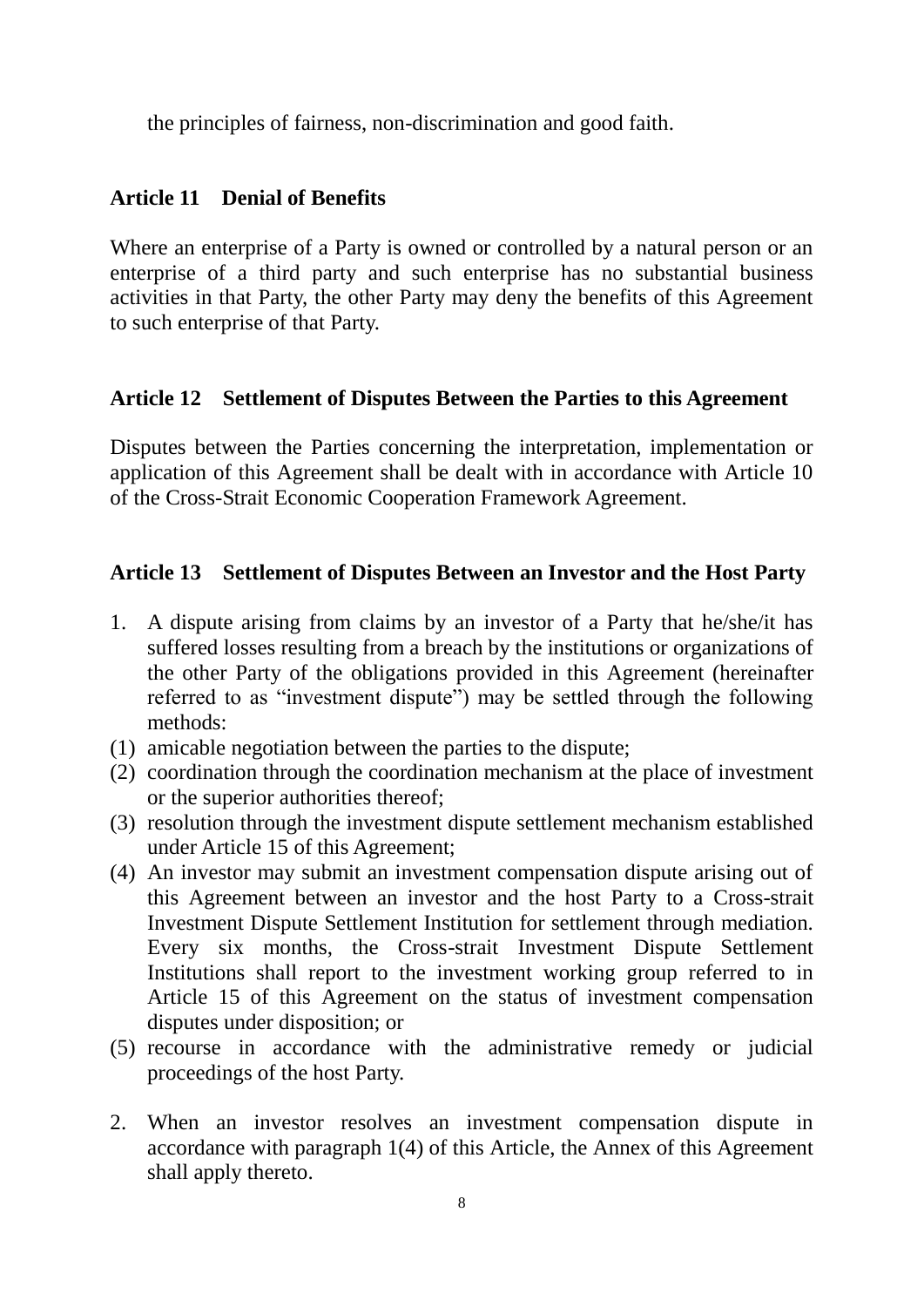- 3. After this Agreement enters into force, the Parties shall exchange and publish a list of Cross-strait Investment Dispute Settlement Institutions as referred to in paragraph 1(4) of this Article as soon as possible. The Parties may modify the list via negotiations.
- 4. If an investor has already chosen to settle a dispute in accordance with paragraph 1(5) of this Article, the investor may not submit the same dispute to a Cross-strait Investment Dispute Settlement Institution for mediation unless such action is in compliance with the relevant laws and regulations of the host Party.
- 5. For investment disputes referred to in paragraph 1 of this Article which have entered into judicial proceedings prior to the entry into force of this Agreement, unless agreed upon by the parties to the dispute and in compliance with the relevant laws and regulations of the host Party, the mediation procedure provided under paragraph 1(4) of this Article shall not apply.

# **Article 14 Investment-related Commercial Dispute**

- 1. The Parties affirm that when an investor of a Party enters into a commercial contract with a natural person, juridical person or other institutions of the other Party in accordance with relevant laws and regulations and the principle of autonomy of the parties, the contracting parties may stipulate the methods and means of commercial dispute settlement.
- 2. When an investor of a Party enters into a commercial contract with a natural person of the other Party, the contract may include a provision for the arbitration of commercial disputes arising out of investments. If no arbitration provision is included, the disputing parties may consult with each other to submit a dispute to arbitration after the dispute occurs.
- 3. When an investor of a Party enters into a commercial contract with a juridical person or other institutions of the other Party, the contract may include a provision for the arbitration of commercial disputes arising out of investments. If no arbitration clause is included, the disputing parties may consult with each other to submit a dispute to arbitration after the dispute occurs.
- 4. The parties to a commercial dispute may designate an arbitration institution of either side of the strait and agree on the seat of arbitration. If no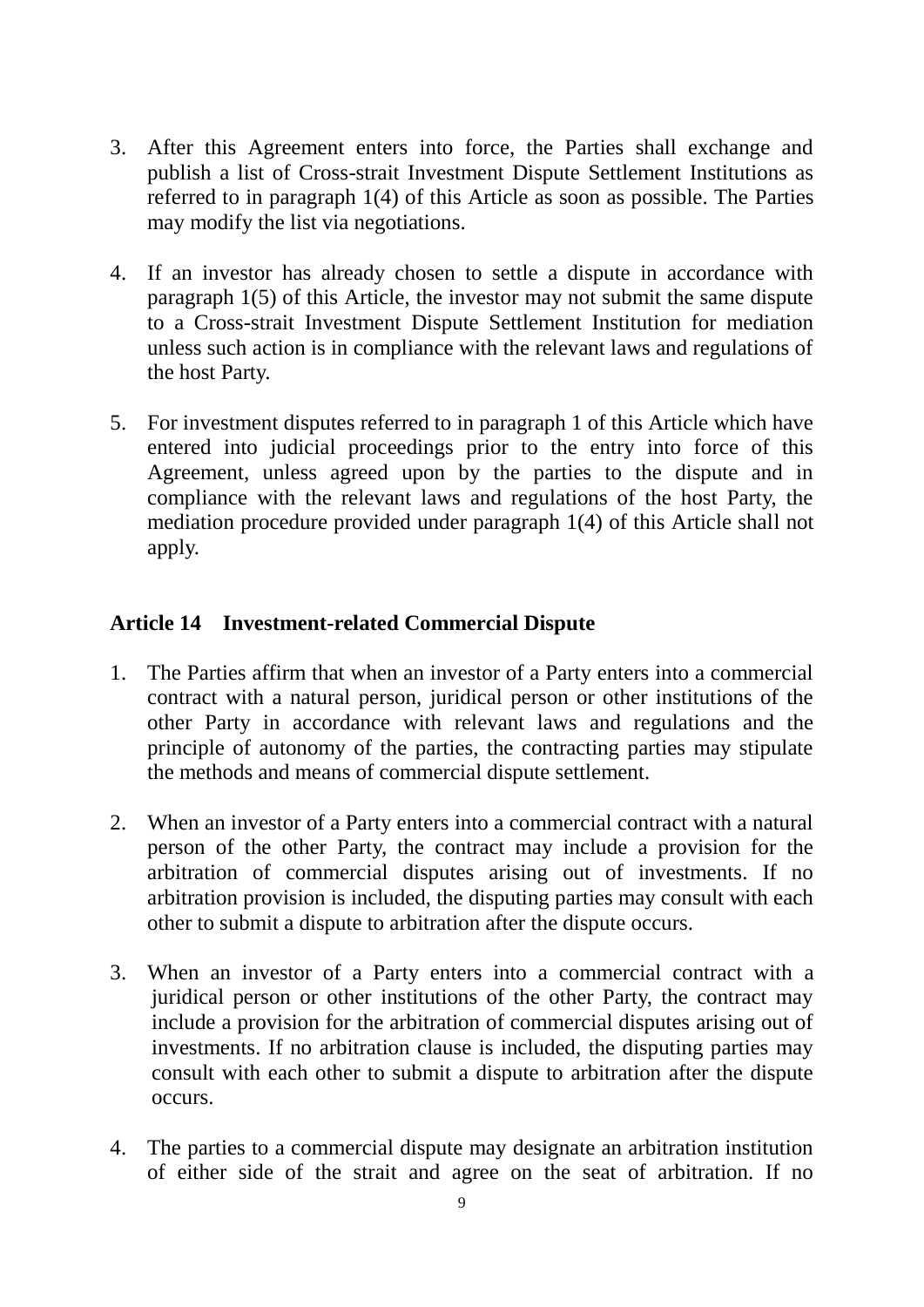arbitration clause is included in a commercial contract, the disputing parties may consult with each other to submit a dispute to an arbitration institution of either side of the strait and settle the dispute at a mutually agreed seat.

5. The Parties affirm that the parties to a commercial contract may petition for the recognition and enforcement of arbitration awards in accordance with relevant laws and regulations.

### **Article 15 Contact Mechanisms**

- 1. The Parties agree that the investment working group of the Cross-Strait Economic Cooperation Committee (ECC) shall be in charge of handling affairs related to this Agreement, through the responsible contact persons designated by the competent authorities of each Party.
- 2. The investment working group shall establish the following working mechanisms to handle specific affairs related to this Agreement:
- (1) Investment dispute settlement mechanism: provision of assistance in handling investment disputes between an investor and the host Party, and notification of each of the status of disputes under disposition;
- (2) Investment consultation mechanism: exchange of investment information, launching of investment promotions and implementation of investment facilitation, and provision of consultation on dispute settlement and matters related to this Agreement.
- (3) Other working mechanisms related to this Agreement as agreed by the Parties.

### **Article 16 Document Formats**

Business communication carried out under this Agreement shall use the document formats agreed upon by the Parties.

### **Article 17 Amendments**

Amendments to this Agreement shall be made upon a negotiated agreement between the Parties, and shall be confirmed in writing.

#### **Article 18 Entry into Force**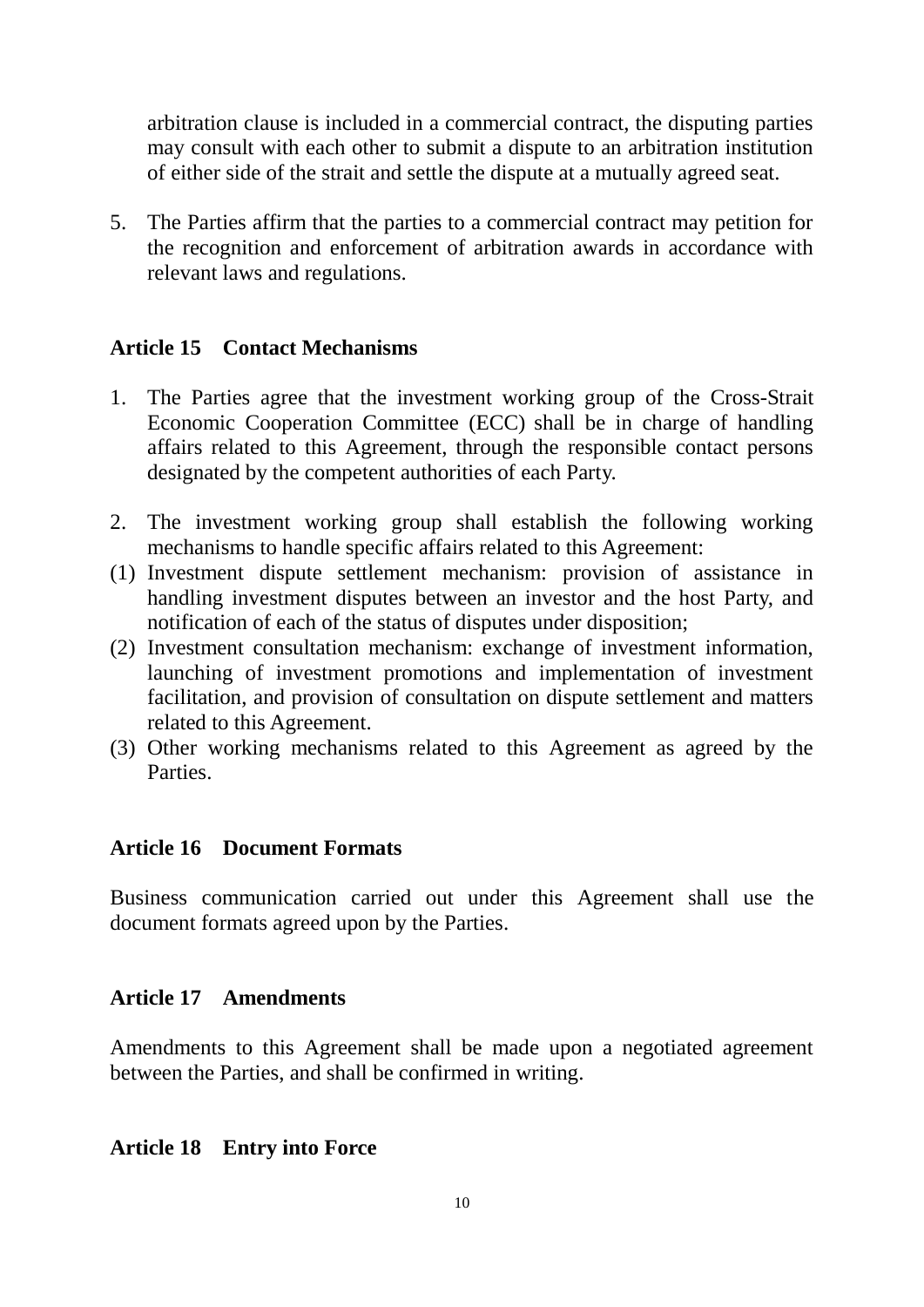After signing this Agreement, each Party shall complete its relevant procedures and notify the other Party in writing. This Agreement shall enter into force the day after each Party has received notification from the other Party.

**Chairman Straits Exchange Foundation**  **President Association for Relations Across the Taiwan Straits**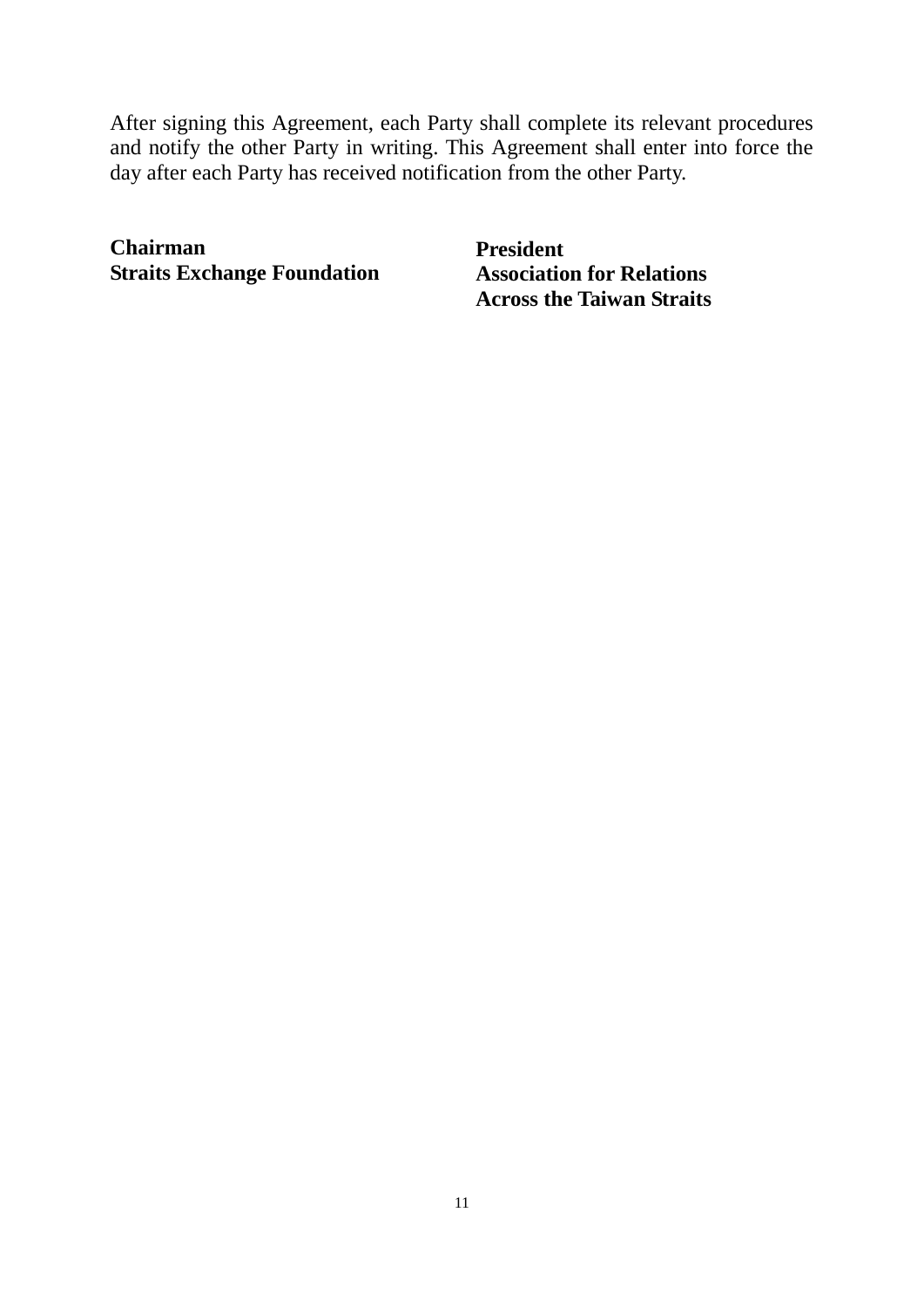### **Annex: Mediation procedure of the investment compensation dispute**

- 1. Mediation principle and procedure
- (1) After an investor of a Party has applied for mediation in accordance with Article 13, paragraph 1(4) of this Agreement, a Cross-strait Investment Dispute Settlement Institution shall accept the application in accordance with its rules and initiate the mediation procedure. The Cross-strait Investment Dispute Settlement Institution shall handle the investment compensation dispute in a manner that is objective, equitable, fair, and reasonable. The parties to the dispute shall actively participate in the mediation in good faith and shall not, without cause, delay mediation.
- (2) Unless otherwise agreed upon by the parties to the dispute, the mediation process shall remain confidential.
- (3) Except for matters that the parties to a dispute agree to disclose, the Cross-strait Investment Dispute Settlement Institution, its personnel, and the mediator(s) shall keep investment disputes confidential.
- 2. Settlement by Mediation
- (1) Mediators shall remain impartial and facilitate the reaching of agreement by the parties to a dispute.
- (2) After the disputing parties have reached a consensus through mediation, the mediator(s) shall produce a mediation settlement agreement according to the content of the consensus; the agreement shall be signed or chopped by the parties to the dispute and the mediator(s), and affixed with the seal of the Cross-strait Investment Dispute Settlement Institution.
- (3) The parties should assure the establishment and completion of systems related to the enforcement of the mediated settlement agreement. An investor may apply for the enforcement of a mediated settlement agreement in accordance with the relevant laws and regulations of the Party in which enforcement is sought.

### 3. Means of Compensation

Means of compensation for investment compensation disputes are limited to the following:

- (1) Monetary damages and appropriate interest;
- (2) return of property or payment of monetary damages and applicable interest in lieu of return of property;
- (3) other legal means of compensation agreed upon by the disputing parties .

4. Extinctive prescription of the right to request mediation

An investors right to request mediation shall be extinguished if the investor does not exercise his/her/its right to request mediation within three years from the date on which the investor acquired or should have acquired knowledge of the